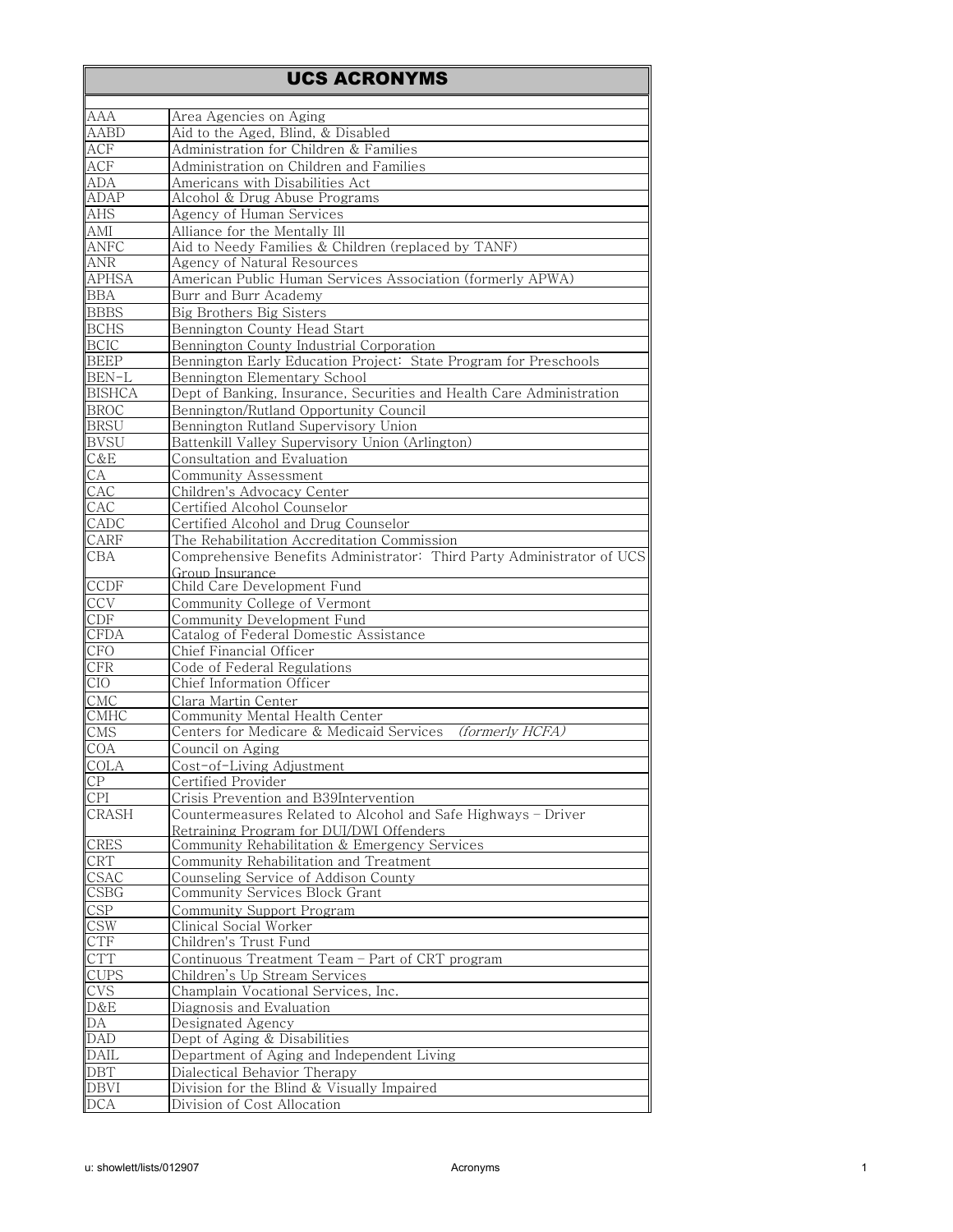## UCS ACRONYMS

| DCF             | Department of Children and Families                           |
|-----------------|---------------------------------------------------------------|
| DD              | Developmental Disabilities                                    |
| DDC             | Developmental Disabilities Council                            |
| <b>DDS</b>      | Division of Developmental Services                            |
| <b>DDS</b>      | <b>Disability Determination Services</b>                      |
| <b>DEC</b>      | Dept of Environmental Conservation                            |
| DET             | Dept of Employment & Training                                 |
|                 |                                                               |
| <b>DET</b>      | Department of Employment and Training                         |
| <b>DFS</b>      | Drug Free Schools                                             |
| $\overline{DH}$ | Developmental Home                                            |
| <b>DHHS</b>     | Department of Health and Human Services                       |
| DO              | District Office                                               |
| <b>DOC</b>      | Dept of Corrections                                           |
| <b>DOE</b>      | Dept of Education                                             |
| <b>DOE</b>      | Dept of Energy                                                |
| <b>DOH</b>      | Dept of Health                                                |
| <b>DRS</b>      | Division of Rate Setting                                      |
|                 |                                                               |
| DS              | <b>Developmental Services</b>                                 |
| <b>DSQT</b>     | Developmental Services Quality Team                           |
| <b>DSW</b>      | Dept of Social Welfare (now PATH)                             |
| <b>ECC</b>      | Early Childhood Council                                       |
| EEI             | Early Education Initiative                                    |
| E&T             | Employment & Training Programs                                |
| EA              | Emergency Assistance                                          |
| <b>EAP</b>      | Employee Assistance Program                                   |
| <b>EBD</b>      |                                                               |
|                 | Emotionally Behaviorally Disturbed                            |
| <b>EDS</b>      | Electronic Data Systems (Medicaid claims processing)          |
| <b>EEE</b>      | <b>Essential Early Education Program</b>                      |
| <b>EFMAP</b>    | Enhanced Federal Medical Assistance Percentage (CHIP)         |
| <b>EHS</b>      | Early Head Start                                              |
| EPA             | Environmental Protection Agency                               |
| <b>FEMA</b>     | Federal Emergency Management Agency                           |
| FES             | Family Emergency Services                                     |
| <b>FLSA</b>     | Fair Labor Standards Act                                      |
| <b>FMIS</b>     | Financial Management Information System                       |
|                 |                                                               |
| <b>FMLA</b>     | Family Medical Leave Act                                      |
| <b>FNS</b>      | Food and Nutrition Service (of USDA)                          |
| FPL             | Federal Poverty Level                                         |
| <b>FSP</b>      | Food Stamp Program                                            |
| FSR             | Financial Status Report                                       |
| <b>FY</b>       | Fiscal Year [FFY = "Federal"; SFY = "State"]                  |
| GAO             | Government Accounting Office                                  |
| <b>GAPS</b>     | Grant Administration & Payment System                         |
| <b>GBCC</b>     | Greater Bennington Chamber of Commerce                        |
| GF              | General Funds                                                 |
| <b>HCFA</b>     | Health Care Financing Administration (now CMS)                |
|                 |                                                               |
| <b>HCHS</b>     | The Howard Center for Human Services                          |
| <b>HCRS</b>     | Health Care & Rehabilitation Services of Southeastern Vermont |
| <b>HHS</b>      | Dept of Health & Human Services                               |
| <b>HIPAA</b>    | Health Insurance Portability & Accessibility Act              |
| <b>HMO</b>      | Health Maintenance Organization                               |
| <b>HS</b>       | Head Start                                                    |
| HSB             | Human Services Board                                          |
| IEP             | Individualized Education Plan                                 |
| <b>IFBS</b>     | Intensive Family-Based Services                               |
| III(Title)      | Older Americans Act - Administration on Aging                 |
| <b>IOP</b>      |                                                               |
|                 | Intensive Outpatient Therapy                                  |
| <b>IPS</b>      | Individual Placement and Support                              |
| <b>IRRC</b>     | Incident and Risk Review Committee                            |
| <b>ISA</b>      | Individual Support Agreement                                  |
| <b>ISB</b>      | Individualized Service Budget                                 |
| (Title)         | Temporary Assistance for Needy Families                       |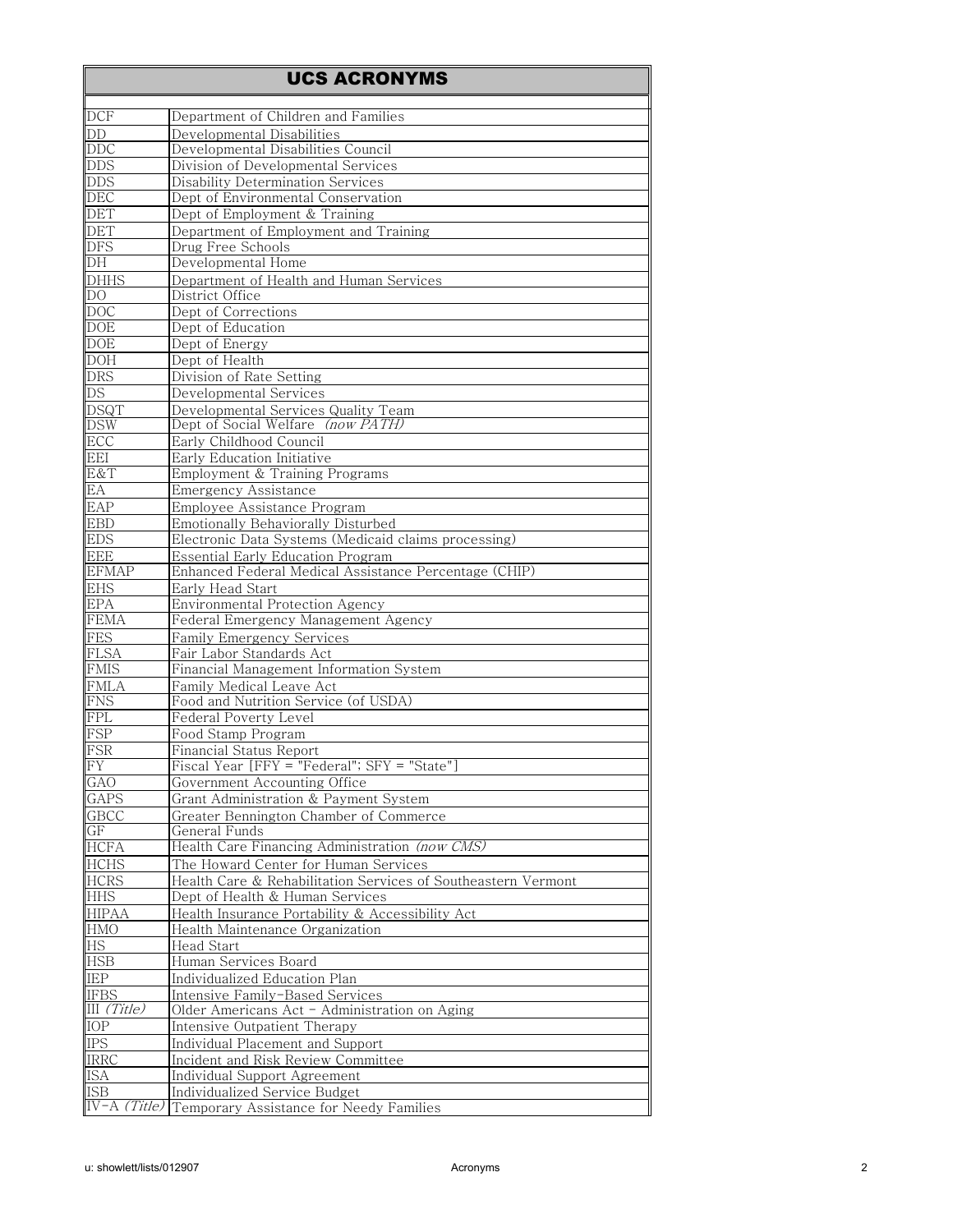|                             | IV-B (Title) Child Welfare Service                                                                      |
|-----------------------------|---------------------------------------------------------------------------------------------------------|
|                             | IV-D (Title) Child Support Enforcement Program                                                          |
|                             | IV-E (Title) Foster Care and Adoption Assistance Program                                                |
| <b>JAIBG</b>                | Juvenile Accountability Incentive Block Grant                                                           |
| <b>JFO</b>                  | Joint Fiscal Office                                                                                     |
| <b>JJDP</b>                 | Juvenile Justice & Delinquency Programs                                                                 |
| <b>LCMH</b>                 | Lamoille Country Mental Health Services                                                                 |
| <b>LCSW</b>                 | Licensed Clinical Social Worker                                                                         |
| LEAP                        | Learning, Exercise, Awareness, Potential                                                                |
| <b>LIHEAP</b>               | Low Income Home Energy Assistance Program                                                               |
| <b>LIT</b>                  | Local Inter Agency Team                                                                                 |
| LOC                         | Letter of Credit                                                                                        |
| LSI                         | Lincoln Street, Inc.                                                                                    |
| <b>MAP</b>                  | Medical Assistance Program (re: Medicaid)                                                               |
| <b>MBES</b>                 | Medicaid Budget & Expenditure System                                                                    |
| $\overline{\text{MCH}}$     | Maternal & Child Health                                                                                 |
| <b>MCO</b>                  | Managed Care Organization                                                                               |
| <b>MEMS</b>                 | Manchester Elementary and Middle School                                                                 |
| <b>MH</b>                   | Mental Health                                                                                           |
| $\overline{\text{MH}}$      | Mental Health                                                                                           |
| M <sub>I</sub>              | Mentally Ill                                                                                            |
| <b>MICA</b>                 | Mentally Ill Chemical Abuse (or Addiction)                                                              |
| <b>MIS</b>                  | Management Information System                                                                           |
| <b>MSW</b>                  | Master of Social Work                                                                                   |
| <b>MVP</b>                  | Mohawk Valley Physician's Health Plan                                                                   |
|                             | National Alliance for the Mentally Ill                                                                  |
| <b>NAMI</b><br><b>NAPPI</b> | Non-Abusive Psychological and Physical Intervention                                                     |
| <b>NASW</b>                 | National Association of Social Workers                                                                  |
| $NCAC-I$                    | National Certified Alcohol Counselor - Level 1                                                          |
|                             |                                                                                                         |
| $NCAC-II$<br>NCCMHS         | National Certified Alcohol Counselor - Level 11<br>National Council of Community Mental Health Services |
| <b>NCSS</b>                 | Northwestern Counseling & Support Services, Inc.                                                        |
| <b>NFI</b>                  | Northeastern Family Institute                                                                           |
| <b>NHSA</b>                 | National Head Start Association                                                                         |
| <b>NKHS</b>                 | Northeastern Kingdom Human Services, Inc.                                                               |
| <b>NRS</b>                  | National Reporting System                                                                               |
| O/E                         | Operating Expenses                                                                                      |
| OADAP                       | Office of Alcohol and Drug Abuse Programs                                                               |
| <b>OCS</b>                  | Office of Child Support Services                                                                        |
| <b>OEO</b>                  | Office of Economic Opportunity                                                                          |
| OJP                         | Office of Justice Programs                                                                              |
| <b>OMB</b>                  | Office of Management & Budget                                                                           |
| <b>OVHA</b>                 |                                                                                                         |
| PA                          | Office of Vermont Health Access<br>Public Assistance                                                    |
| PAL                         | Parent's Assistance Line                                                                                |
| PATH                        | Dept of Prevention, Assistance, Transition and Health Access (formerly DSW)                             |
| PATH                        |                                                                                                         |
|                             | VT Dept. of Prevention, Assistance, Transition and Health Access (used                                  |
| PAVE                        | to be Dept. of Social Welfare)<br>Project Against Violent Encounters                                    |
| PC                          |                                                                                                         |
|                             | Policy Council                                                                                          |
| PCA<br>PCC                  | Personal Care Attendant<br>Parent Child Center                                                          |
|                             |                                                                                                         |
| PDD<br>PHO                  | Pervasive Developmental Disability                                                                      |
|                             | Physician/Hospital Organization                                                                         |
| PHS                         | Preventive Health Services                                                                              |
| POCA                        | Psychiatric Outpatient Centers of America or Plan of Corrective Action                                  |
| POS                         | Parent Outreach Services                                                                                |
| PRISM                       | Program Review Instrument for System Monitoring                                                         |
| <b>PRWORA</b>               | Personal Responsibility & Work Opportunity Reconciliation Act of 1996                                   |
| QA                          | Quality Assurance                                                                                       |
| $\frac{QI}{QT}$             | <b>Quality Improvement</b>                                                                              |
|                             | Quality Team                                                                                            |